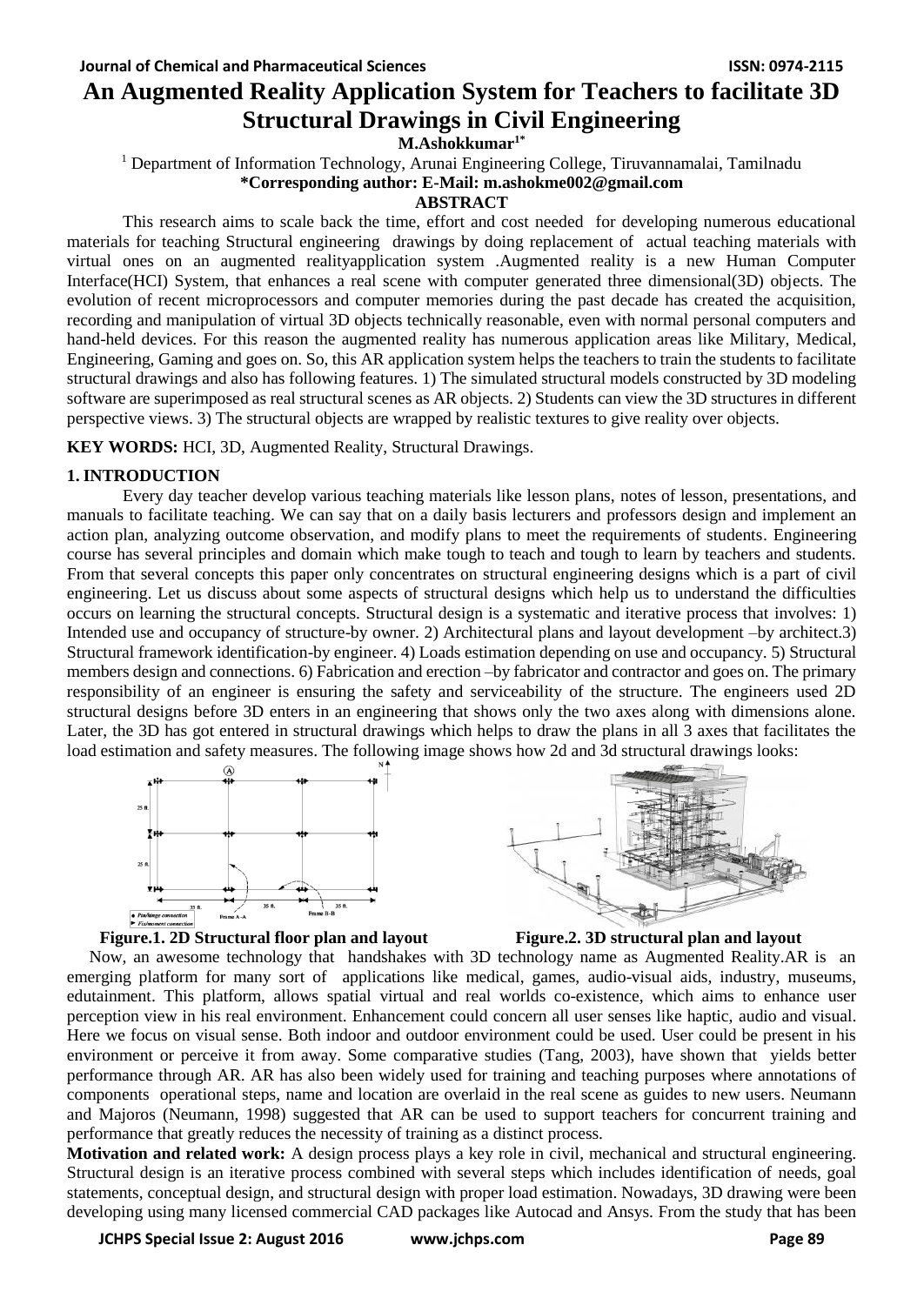#### **Journal of Chemical and Pharmaceutical Sciences ISSN: 0974-2115**

done across many papers we came to know that Augmented Reality has many applications, that also been introduced in mechanical drawings to learn the concepts easily with hologram too. Let us discuss how an augmented reality helps the teacher to facilitate teaching aids over structural drawings and designs.

**Fundamentals of AR:** As we know that, an AR is a composite view of real and virtual scenes. While choosing augmented reality one can come across its types. AR has two primary types and implementation 1) Marker Based AR 2) Marker less AR. In this paper, we are going to concentrate on Marker based AR, let us have the short discussion about the types and implementation.

**Marker Based AR:** The implementation of Marker-based implementation requires some type of image which is having black squares such as QR/2D code to displays virtual objects which is sensed by reader like camera or mobile phones.

**Markerless AR:** It is also referred as Position based AR, where it generates virtual scenes without any markers.



**Figure.3. Marker Based AR Figure.4. Markerless AR**



### **2. METHODS**

**Development of AR application for structural drawings:** This section explains the configuration of AR application system.

**Overview and structure:** The marker based AR system tracks and recognizes a AR marker from a digital camera image and overlays a virtual 3D objects or drawings made by 3D-CAD as educational material on the image.The hardware of the system is composed of a personal computer and a web camera. The AR environment is constructed by using some programming library kits, such as FLARToolKit, AIR marker generator, Flash and 3D CAD package. The FLARToolK it is a programming library for implementing augmented reality application via flash. A 3D virtual object is overlaid on an AR marker taken by the web camera. Position and orientation of the virtual object is defined by automatic recognition of AR Marker's position and the orientation. The following figure shows how the FLARToolkit overlay the virtual object on AR marker.



**Figure.5. FLARToolkit Process to overlay virtual object**

**Simulating composite structure:** With the proper simulation tools, designers will predict performance, analyze responsibilityand potential failures, optimize construction, and export correctdata to manufacturing, all before a physical paradigmis made. Now, here the teacher role is to develop or build a 3D structural design that meets the requirements of the related topic.so, this can be achieved by proper simulation 3D modelling tools. Once did the objects should be export as 3D file to make use of it in an AR environment.



**Figure.6. Structural Building Design**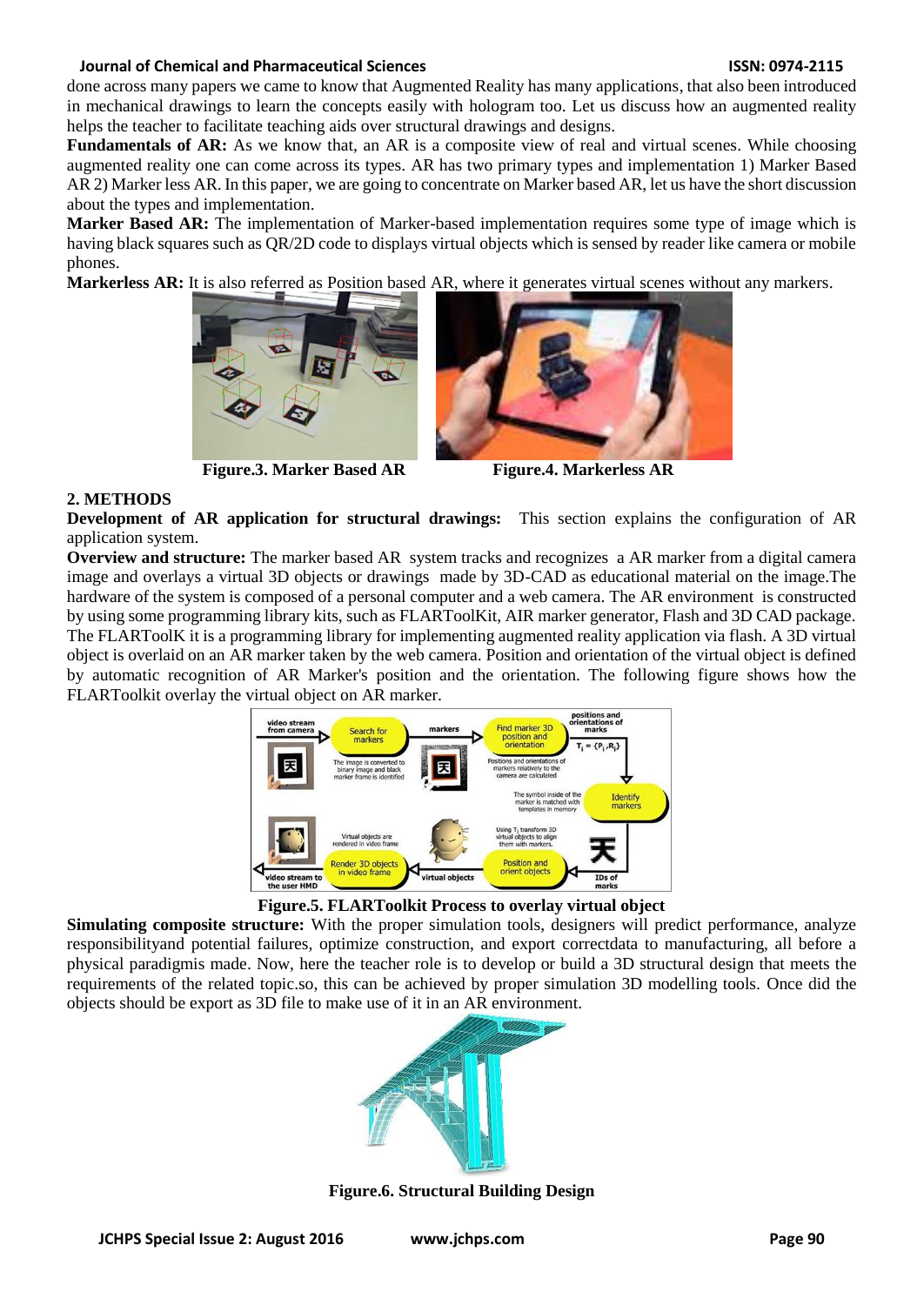#### **Journal of Chemical and Pharmaceutical Sciences Chemical Sciences ISSN: 0974-2115**

**AR Marker:** As we discussed in a previous section, The AR system overlays virtual objects on real world. In order to do that, the system need to read the vertices of the position and the axis orientation of the virtual 3D objects. It is sometimes referred as registration. The registration procedure to overlay a virtual coordinate over a real coordinate of an object.The distance of a virtual object from a webcam is calculated by tracking the AR marker edges with the help of binarized web camera image. Our augmented reality application system uses a AR marker for the registration, which tracks each and every aspects of virtual objects. so the student takes the cubic AR marker in hand and watches the structural design from various directions of front, back, top, under, left and right. This technique helps the student to learn structural designs with real experience similar to seeing an actual educational material.



**Figure.7. AR Marker recognition from camera.**

# **3. RESULTS**

This section shows how the AR application system overlays the 3D structural designs generated by computer software in an AR marker with the realistic texture expression. a) The first step is detection of registered marker using a digital web camera which reads the image and convert it into binarized image. b) The Flar Toolkit setup an AR environment along with the 3D structural designs which has been developed from any 3D CAD packages. c)The toolkit recognizes an registered AR Marker then it overlays an 3D virtual environment which has been setup in a previous step with realistic textures. d) Finally, this can be used as teaching aid which helps the teacher and student to explain and learn the very difficult structural design concepts in a more realistic manner.





# **4. CONCLUSION**

In this paper, we developed an AR application system that facilitates teaching the structural drawing. The 3D objects were made by 3D structural modelling packages. The realistic user experience was achieved by AR marker and a flash based augmented reality toolkit with more realistic texture. As the result, the AR application system reduces the time and cost for preparing various structural 3D drawings as teaching aids by replacing a regular materials with virtual ones.

### **REFERENCES**

Azuma R.T, A Survey of Augmented Reality, Teleoperators and Virtual Environments, 6(4), 1997, 355-385.

Bradski G & Kaehler A, Learning Open CV, Oreilly Media, Inc. USA, 2008.

Haller M, Student projects using ARToolKit,The First IEEE International Workshop on Augmented Reality Toolkit, Austria, 2002.

Kato H & Billinghurst M, Marker tracking and hmd calibration for a video-based augmented reality conferencingsystem. *Proceedings of the 2nd IEEE and ACM International Workshop on Augmented Reality*, 1999,  $85 - 94.$